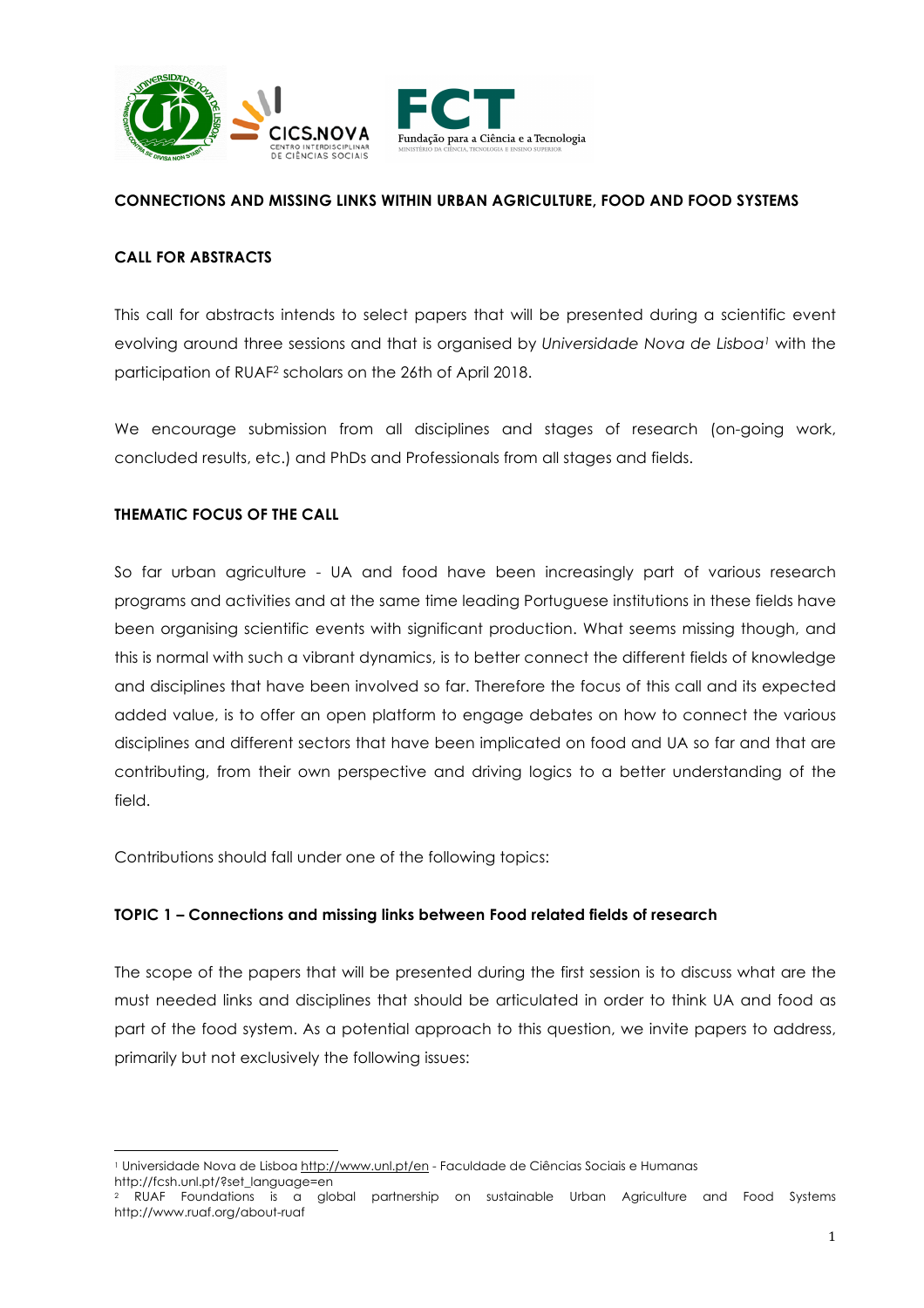

- Fundação para a Ciência e a Tecnologia
- Challenges and opportunities to develop a multi-disciplinary approach for UA and food.
- Significant linkages, connections and scales existing between food related fields of research.
- Concepts and approaches to connect the missing links between UA and food related fields of research grounded on examples.

# **TOPIC 2 – LINKING UP ACTORS AND SCALES**

The scope of the papers that will be presented during the second session refers to actors and spatial scales that should be articulated and linked up in order to include UA and food as part of the urban food system. As a potential approach to this question we invite authors to address the following issues:

- Scales (and actors) that must be articulated in order have UA and food as part of an urban food system.
- Challenges and opportunities to make those links sustainable through time.
- Methods and approaches to build and strengthen powerful and fluid links among actors and between spatial scales [from street to neighbourhood, to city scale and city region].

## **TOPIC 3 – SHIFTING FROM UA AND FOOD** *PROJECTS* **TO** *POLICIES*

The scope of the papers that will be presented during the third session focuses upon the driving factors to develop a Food Policy. As a potential approach to this question, we invite authors to consider the following issues:

- Critical points enabling the shifting from projects to policies.
- Approaches to address the shifting from projects to policies.
- Critical revision of existing food policies.

## **IMPORTANT DATES - SUBMISSION DEADLINES AND GUIDELINES FOR THE CALL**

- Deadline for submission of 300 to 500 words abstract: 7th January 2018.
- Notification of selected potential papers: 26th January 2018
- Deadline for submission of full contribution: 28<sup>th</sup> February 2018
- Notification of outcome: 23rd March 2018
- Deadline for final submissions (if needed): 5th April 2018